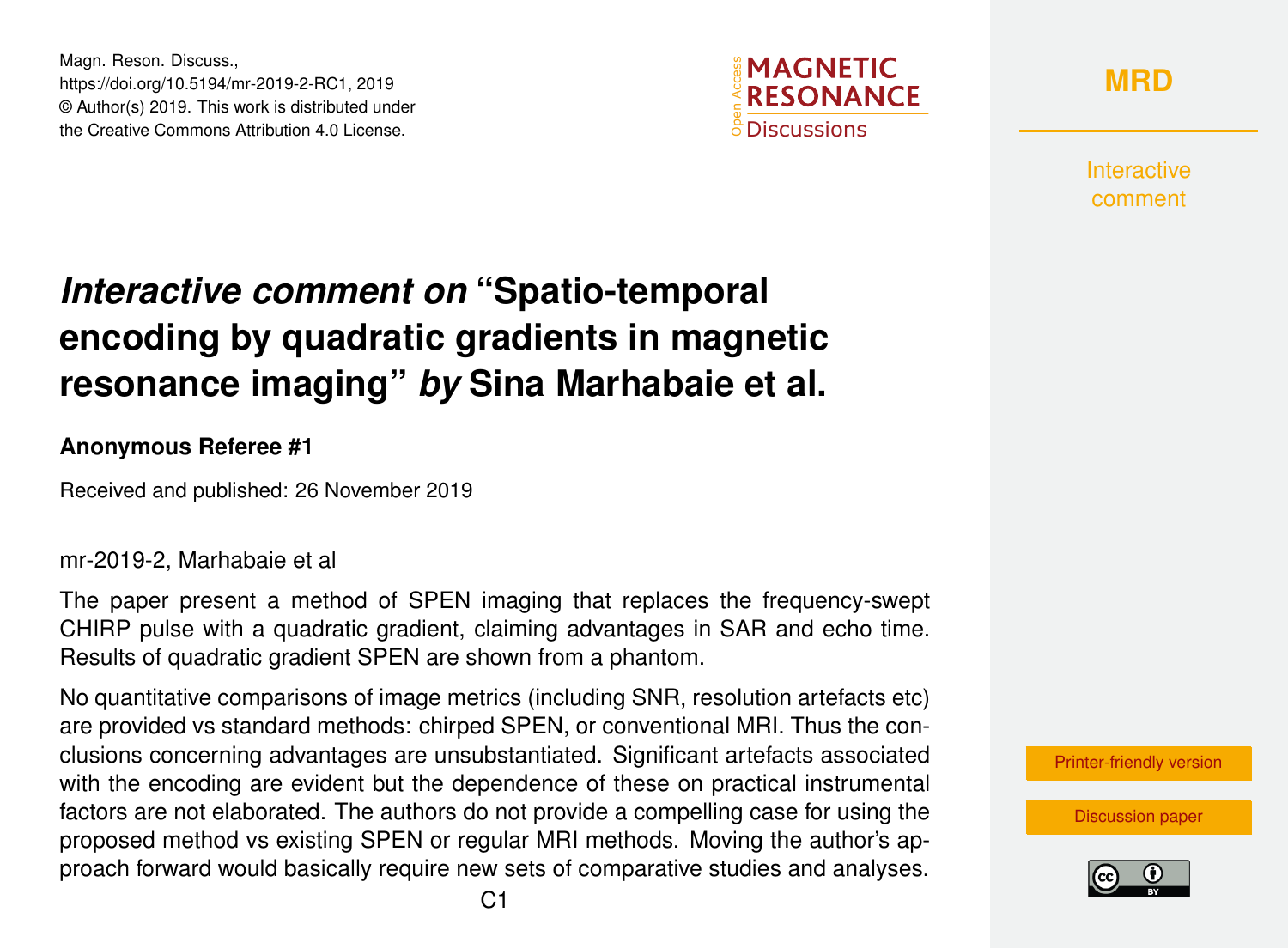1. Abstract. (i)line 12. "In this work, we show that it can be advantageous. . ." Advantageous compared to what? (ii)No quantitative comparison of performance metrics are documented or summarized. SAR and TE are mentioned–these only relate to the RF chirp pulse. What about the whole new gradient system required? "Resolution, FOV, SNR are the same" how was this tested? (iii)Why are quadratic gradients–which are virtually non-existent for spatial encoding in NMR systems, advantageous compared to linear gradient systems that virtually all NMR imaging systems have?

2. Introduction p1 line 21. If the SPEN method requires "sequential excitation" and "sequential detection", it is surely at a disadvantage in MRI efficiency (SNR per unit time) to conventional MRI methods wherein certain multi-dimensional encoding can be performed concurrently. Same would be true of the dephasing effect. Is this correct or should the text be better clarified?

3. Introduction p2 lines 36-50. It seems that the authors are basically exchanging the high SAR/RF problems required to swamp out the phase variations due to Bo inhomogeneity, for problems with generating quadratic gradients which aren't acknowledged.

4. Introduction, last para. Please summarize what you plan to show in this paper.

5. Theory. Fig 1. (i)The presence of the quadratic Z gradient during regular slice selection in the x-direction will degrade SNR, slice selection and distort the imaging plane excited in a way that varies quadratically along the Z-axis. This is not "sequential excitation". The same appears true for the y-direction with linear encoding gradients and Z<sup>o</sup>2 encoding running currently. (ii)The caption says "...linear gradients like in Fourier imaging sequences." This appears to contradict the statement "there is no need for a Fourier transformation in the spatio-temporal encoding direction" (p1). The authors have both phase-encoding gradient steps and a quadratic gradient in the same dimension. (Why is this advanatgeous to not applying the quadratic gradient?)

6. Theory p3 line 63, ". . .while spatio-temporal encoding is achieved with quadratic encoding gradients". I have an issue with the term "spatio-temporal encoding (direc**[MRD](https://www.magn-reson-discuss.net/)**

**Interactive** comment

[Printer-friendly version](https://www.magn-reson-discuss.net/mr-2019-2/mr-2019-2-RC1-print.pdf)

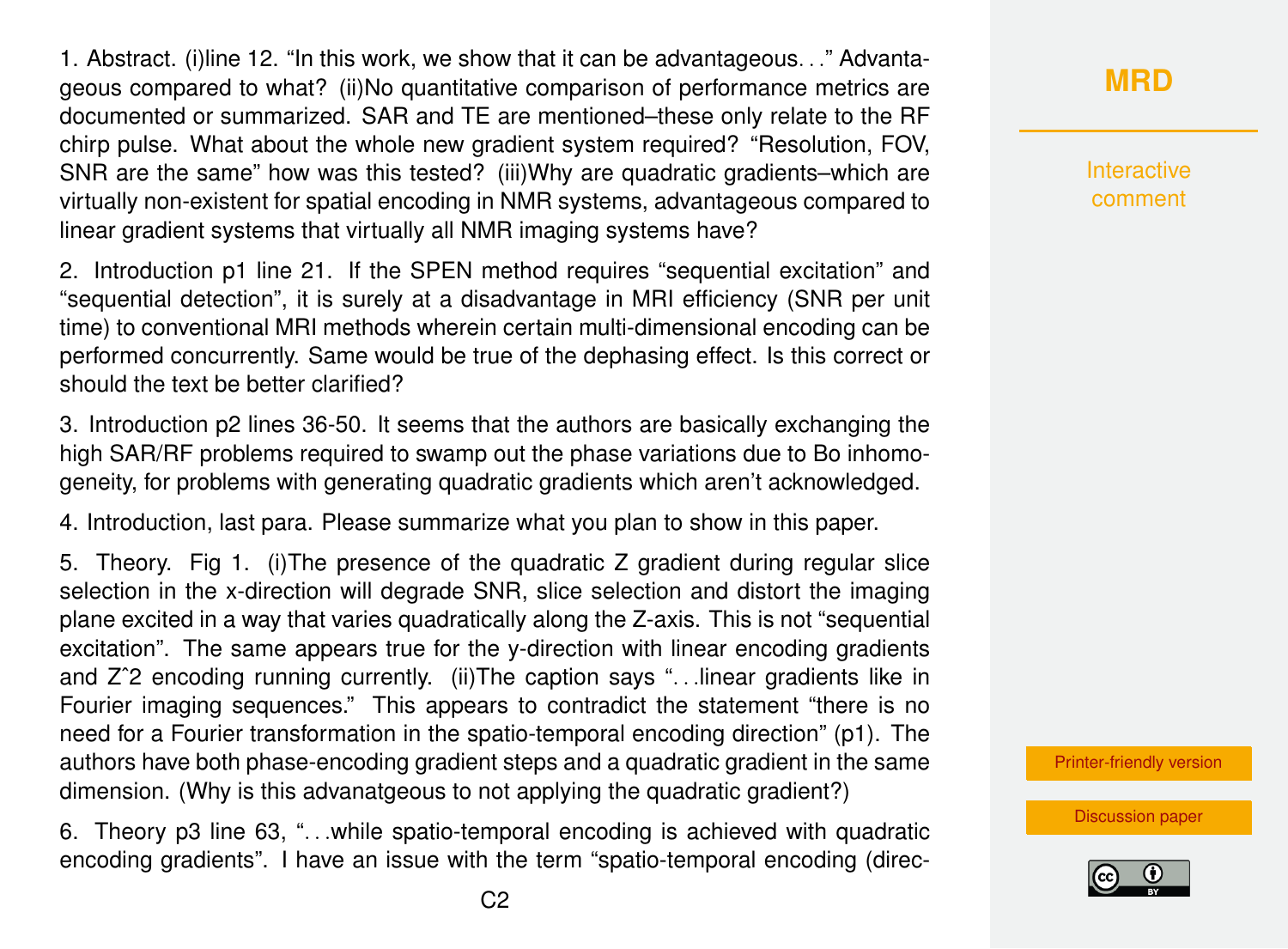tion)" as some kind of differentiator vs. conventional spatial encoding in MRI. All conventional MRI methods encode in the time domain (which is equivalent to k-space). Phase-encoding cause position dependent changes in the time (temporal) domain. So does the regular read-out gradient, and slice selection. That is, in Fig 1 spatio-temporal encoding is achieved with all of the gradients in all dimensions, not just the quadratic one.

7. Theory p3. (i)Not turning the gradients off when encoding with other gradients is a serious deficiency for a "proof of principle demonstration". This means someone would have to come along and implement the method properly and redo any comparisons in another paper on the same idea–basically a redo. (ii) The method of correcting the "non-negligible" misregistration error" is not documented.

8. Theory. There are no theoretical analyses concerning the practical limits and requirements of the quadratic gradients: strength, fidelity and their relationship between to spatial resolution, spatial distortion, bandwidth per point, SNR per point, the potential variation of SNR and resolution with position from "the vertex", and system dynamic range.

9. Method section, p4. The quadratic gradient is not specified. The image metrics being measured are unstated. No comparisons are specified. In particular, improvements are being claimed vs the chirp pulse method, but no such comparison is apparently being performed (according to the methods). Therefore the claims of advantage cannot be substantiated.

10. Method. I expect the use of the Bruker shim coil is not optimal for quadratic encoding but no information is provided concerning its fidelity over the imaging volume.

11. Results. It is problematic that no image performance metrics (SNR, resolution distortion, artefacts etc) are being provided or compared in any quantitative fashion. The appropriate comparisons here are the author's new method with quadratic gradients vs. (a) the CHIRP pulse against which the authors are claiming advantage; and (b) a **[MRD](https://www.magn-reson-discuss.net/)**

**Interactive** comment

[Printer-friendly version](https://www.magn-reson-discuss.net/mr-2019-2/mr-2019-2-RC1-print.pdf)